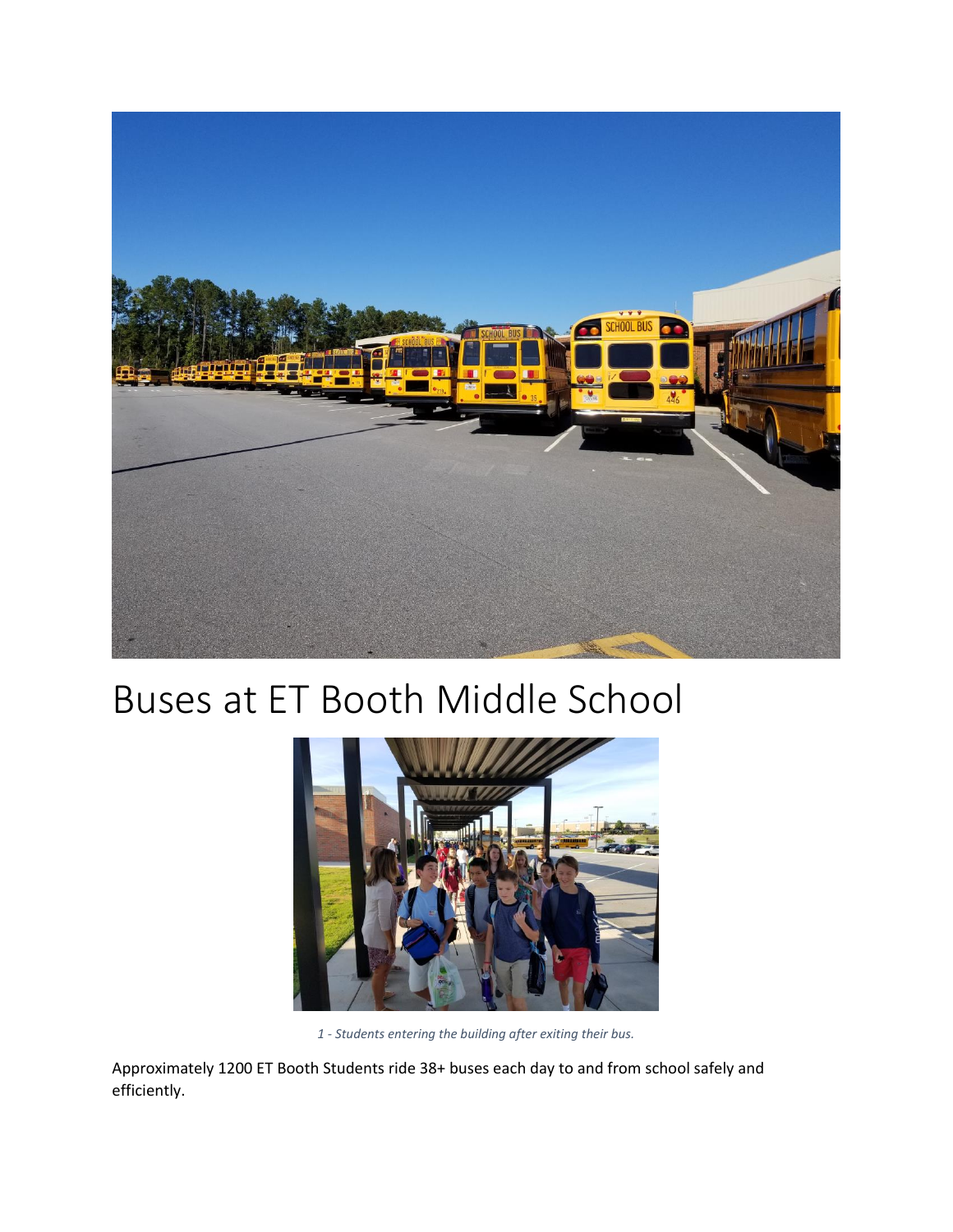Buses start arriving at 8:25 a.m. each morning and depart ET Booth at approximately 4:10 p.m. each afternoon.



*2 - Main Stairwell* 

After entering the building from the bus lane students may go to the cafeteria for grab-and-go breakfast or report directly to homeroom. Students will not eat breakfast in the cafeteria – they will take breakfast to homeroom.

## How Do I Find My Bus In The Afternoon?

At the end of the day, students are dismissed by grade level.

Buses are assigned to specific areas in the bus lanes; buses will be parked either in a numbered slot or a spot near the curb.

When a substitute bus or substitute driver is needed the bus will continue to be parked in the regular parking place, when in doubt ask the driver in your regular parking spot which route they're driving.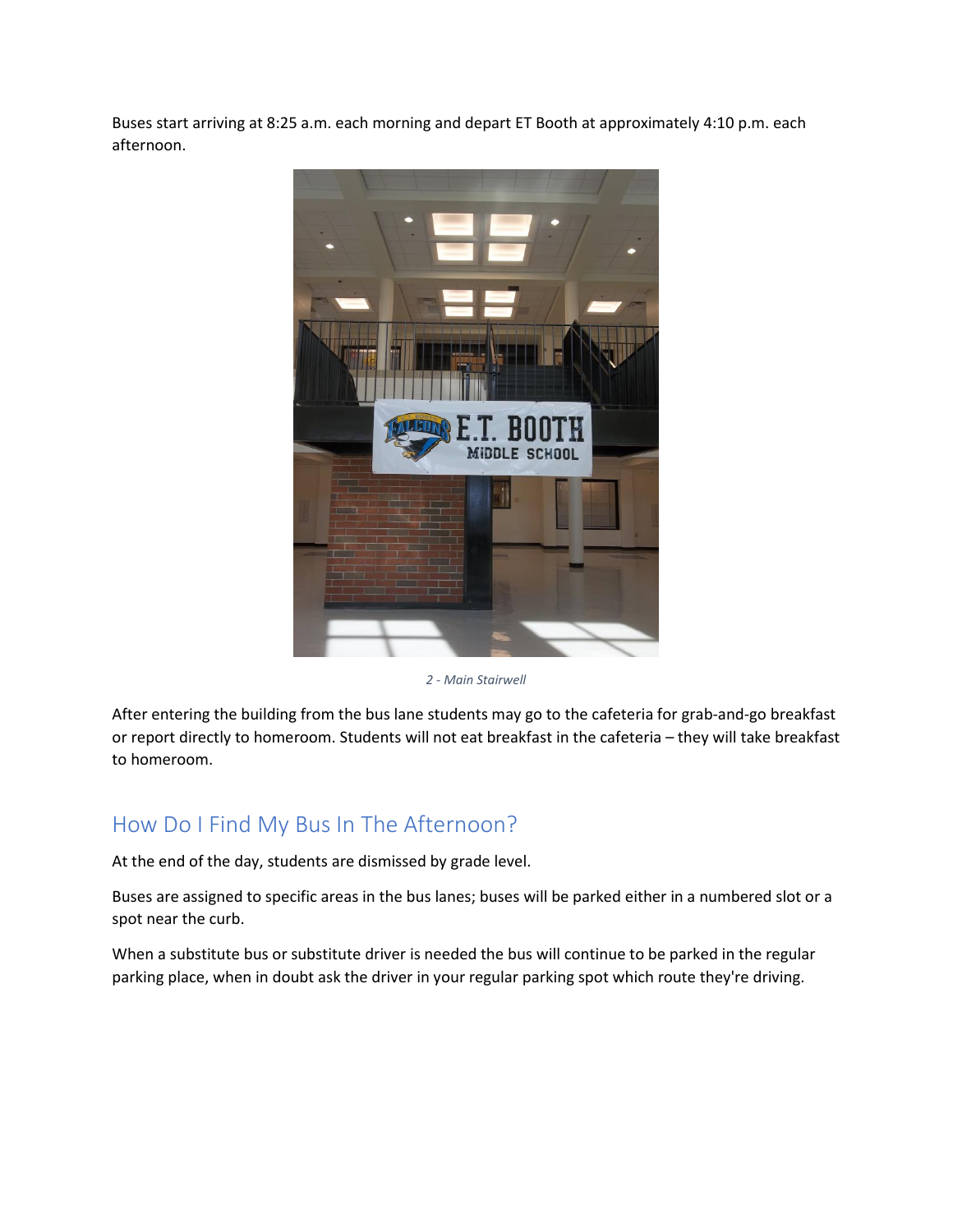

*- Buses are parked in the same numbed slot each day.*



*- Notice this is slot 8.*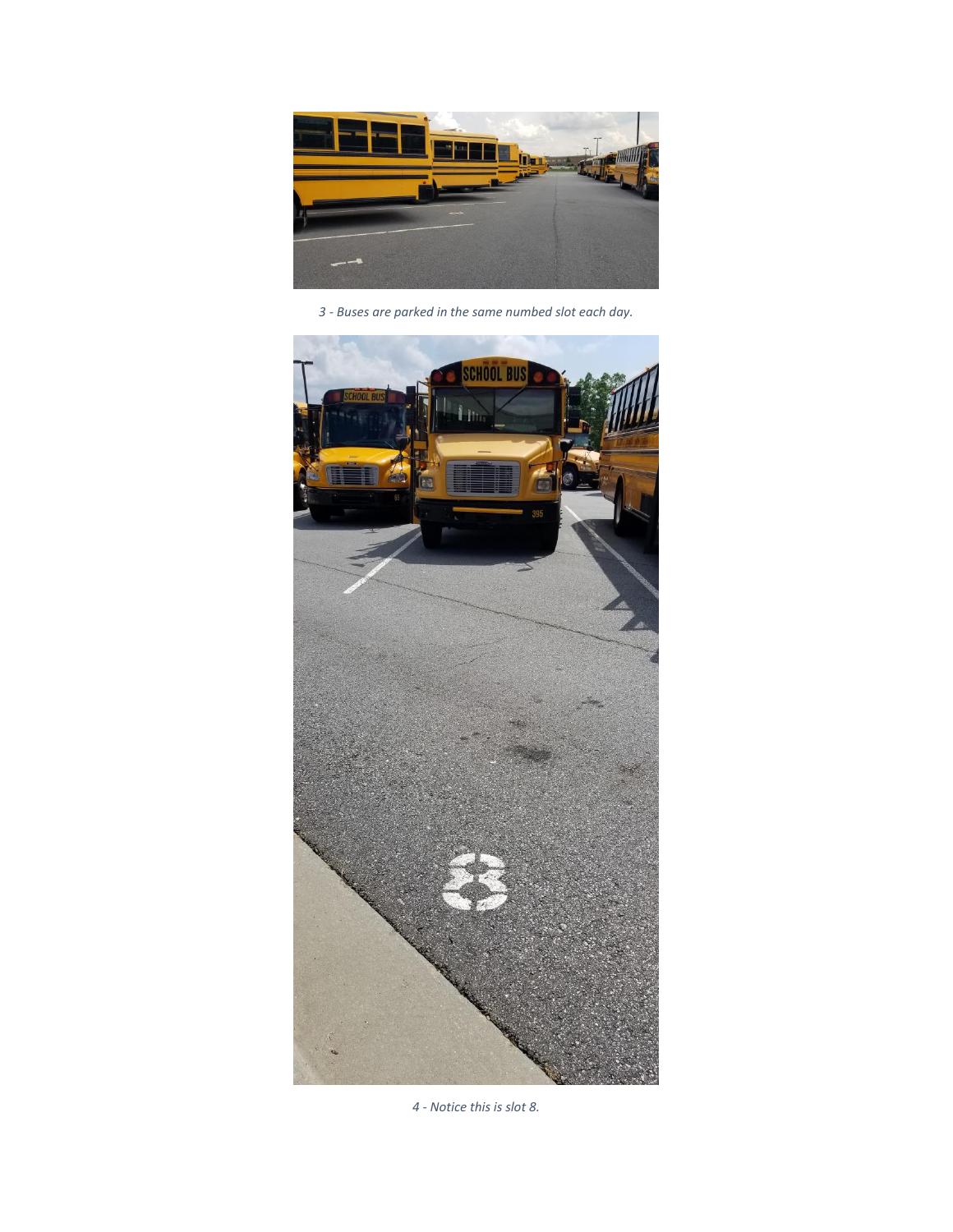Your assigned bus will be in the same spot each day. If the spot is empty the bus is late due to traffic and will be loaded in the back of the bus lanes.



*5 - Buses parked on the curb will be in the same general area each day!*



*6 - Notice the numbered slot each bus is assigned, this will remain constant all year.*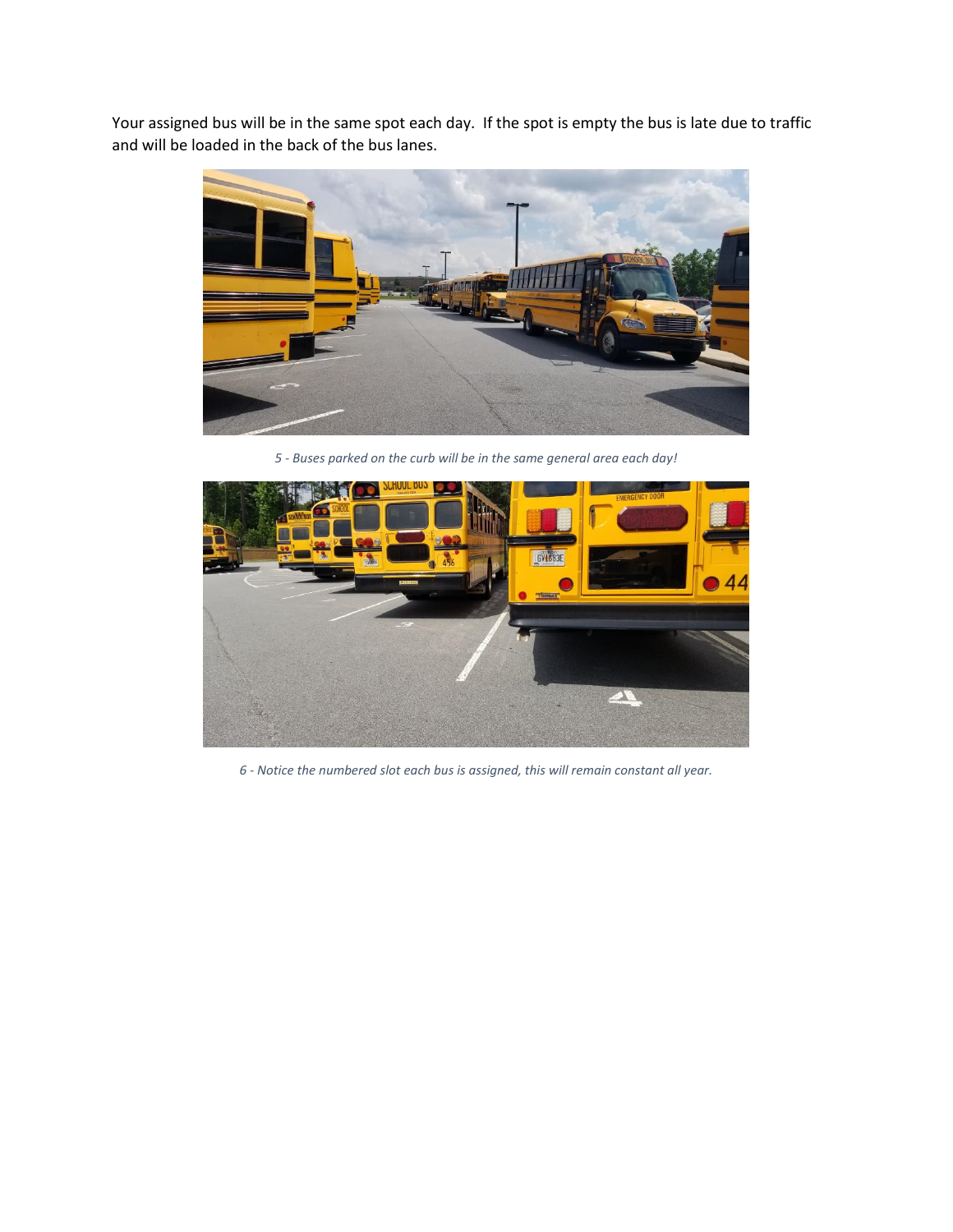## How Do I Ride Home With A Friend?



CCSD Transportation bus routes are developed based on the number of students in an area so that students are transported safely and efficiently while also being good stewards of public funds. **Therefore, many bus routes are full and do not have additional space for at will riders. For this reason, we ask that if your student is going home with a student who normally rides a different bus, that both students be car riders.** Students are assigned specific bus routes as well as specific bus stops to ensure student safety.

In a rare and extreme emergency in which a student must ride a different bus or use a different bus stop the following steps must be taken:

- 1. Parent/Guardian sends a note detailing the reason for the change, which bus route/bus stop is being requested, and the requested date for the change to take place.
- 2. The request must be delivered to the front office in the morning and approved prior to the change (the student will receive an approval note from the front office to present to the bus driver).

## Additional information regarding Cherokee County School District Bus **Transportation**

**[CCSD Transportation Website](https://www.cherokeek12.net/Administration2/transportation)**